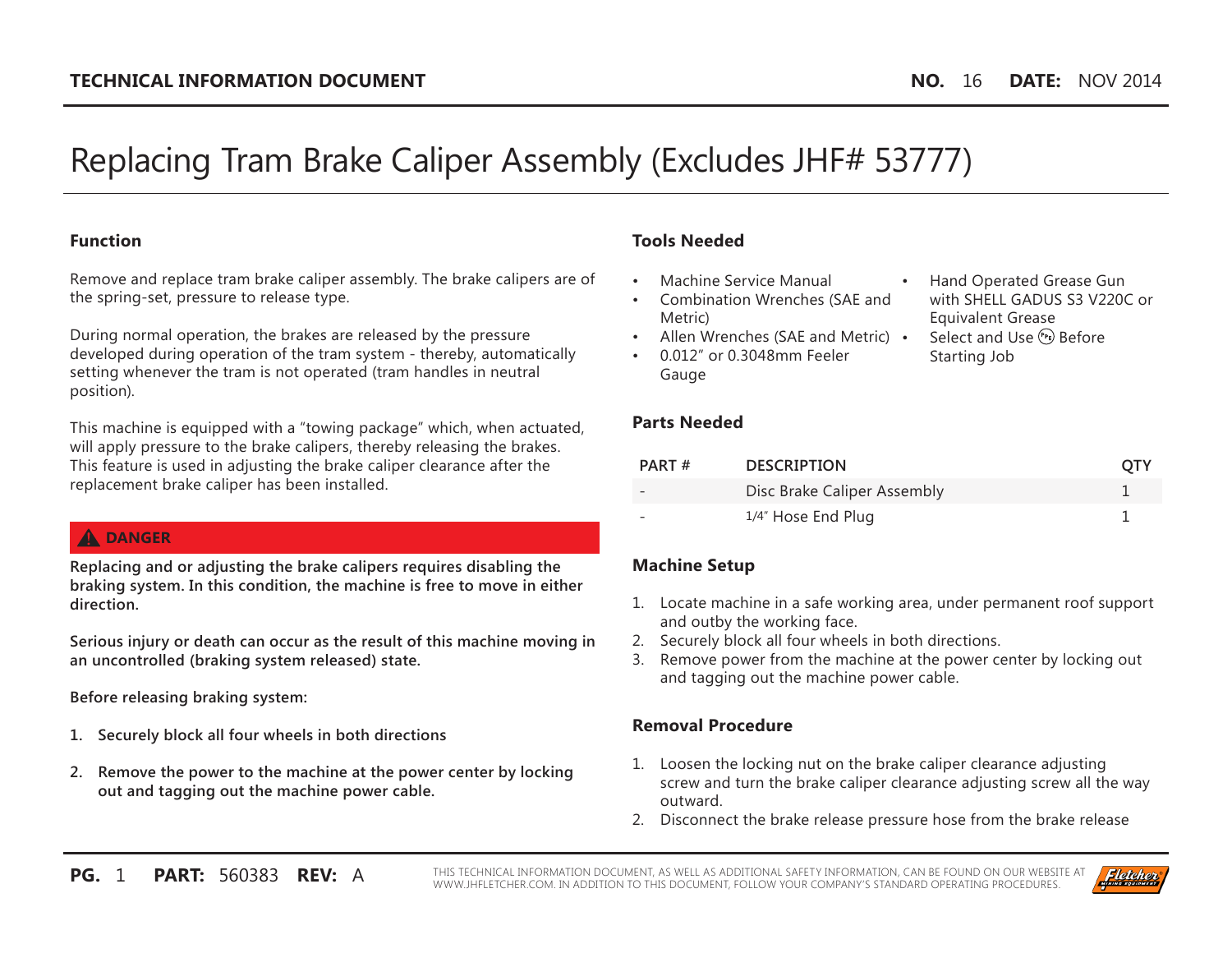pressure port on the brake caliper assembly. Plug the hose to prevent system contamination.

- 3. Remove the hydraulic fitting(s) from the brake release pressure port in the brake caliper and install the replacement brake caliper in the same location and with the same orientation.
- 4. Remove the four brake caliper assembly mounting bolts.
- 5. Remove the brake caliper assembly from the brake disc.

#### **Installation Procedure**

- 1. On the replacement caliper assembly, loosen the locking nut on the brake caliper clearance adjusting screw and turn the brake caliper clearance adjusting screw all the way outward.
- 2. Slide the replacement caliper assembly onto the brake disc and into position for the mounting.
- 3. Install and tighten down the four brake caliper assembly mounting bolts.
- 4. Connect the brake release pressure hose to the brake release pressure port on the brake caliper assembly.

### *NOTICE*

The following steps will require use of the machine towing brake release feature. Consult the machine Service Manual for details concerning the use of this feature.

- 5. Open (turn counter-clockwise) the air bleed valve on the brake caliper assembly.
- 6. While observing the air bleed valve on the brake caliper assembly, slowly pump the brake release pump until all air has been purged.
- 7. Close (turn clockwise) the air bleed valve.
- 8. Using a hand operated grease pump, apply grease (SHELL GADUS S3 V220C or equivalent) to the brake caliper assembly grease fitting.
- 9. Pump the brake release pump until the brake pressure gauge reads 1,500 PSI.
- 10. Place a 0.012" (0.3048mm) feeler gauge between the brake pad and the brake disc.
- 11. Make sure the locking nut on the pad clearance adjusting screw is loosened.
- 12. Turn the pad clearance adjusting screw inward (clockwise) until the feeler gauge just fits between the brake disc and brake pad.
- 13. Tighten down the locking nut on the pad clearance adjusting screw.
- 14. Open the valve on the brake release pressure pump to disable the machine towing feature. MAKE SURE THE BRAKE RELEASE PRESSURE SHOWS ZERO AND THAT THE BRAKE CALIPER IS FIRMLY CLAMPED AGAINST THE BRAKE DISC. (See machine Service Manual.)
- 15. Restore power back to the machine.
- 16. Remove blocking from wheels.
- 17. Test for proper operation.